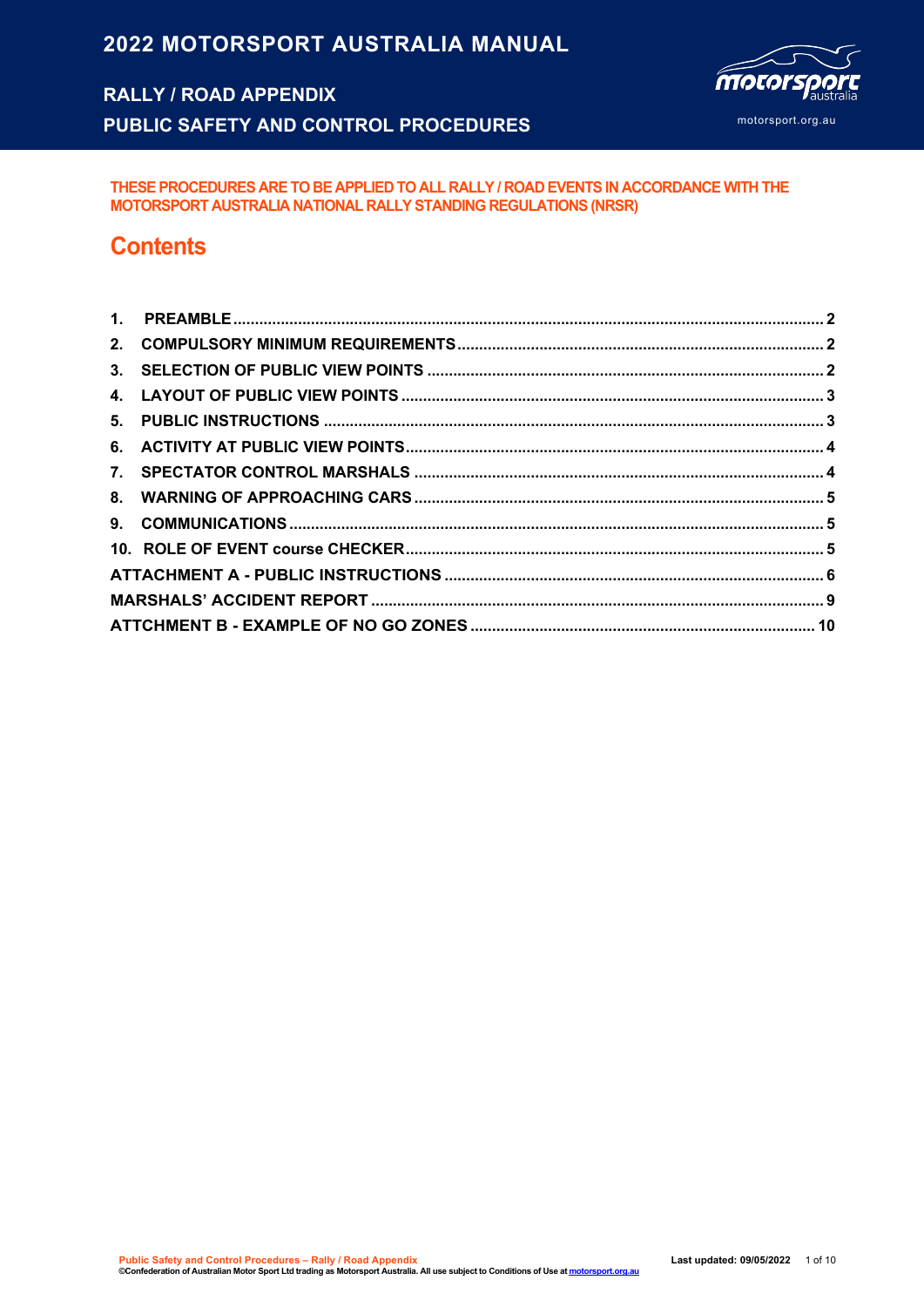## **2022 MOTORSPORT AUSTRALIA MANUAL**

### **RALLY / ROAD APPENDIX**

### **PUBLIC SAFETY AND CONTROL PROCEDURES**



#### **1. PREAMBLE**

This document sets out the requirements of organisers of Rally / Road Events in relation to members of the public at their events.

If the sport of rallying is to continue to have members of the public attend events, be they bona fide invited public (by selling/issuing tickets, spectator guides, advertising in magazines, newspapers, web sites or television) or "friends of the sport" (service crews, friends of the competitor) then the sport has a responsibility to ensure steps are taken to provide for the safety of the public as much as possible.

This "Public Safety and Control Procedures" document sets out minimum conditions which must be adhered to by organisers of all Rally / Road Events which are conducted under a Motorsport Australia permit.

It should be noted that any person attending a rally with the express purpose to view the event or a portion thereof is considered to be part of the "public".

This applies to service crews and other interested parties whilst they are not actually performing some other function. The requirements that apply to the public also apply to others whilst they are viewing the event.

#### **2. COMPULSORY MINIMUM REQUIREMENTS**

(a) Each event designated a Rally / Road Event where crews are permitted to drive outside the provisions of normal civil traffic regulations should provide at least one Public View Point from which the public can see rally cars in competition (which may include a special stage start), which must conform to the minimum requirements set out in this document.

While one Public View Point is the recommended minimum required, organisers should consider the expected numbers and movements of the public, in conjunction with the event itinerary and formulate a plan which adequately caters for safe spectating at the event.

- (b) Each designated Public View Point must be set up and equipped with a minimum of facilities as outlined in this document.
- (c) Public instructions must be issued and must conform to a minimum standard format, and include the standard disclaimer available from Motorsport Australia, together with standard advice on public safety. This advice should also be provided to residential properties situated on competition stages.
- (d) Organisers must take all reasonable steps to ensure that public use the designated viewing points.

Appropriate steps to achieve this may include publicising the official Public View Points and also providing those Public View Points with facilities that make them more attractive than other locations.

The purpose of this is to ensure as far as possible that the public do not put themselves in an uncontrolled and non-risk managed location and to eliminate the likelihood of accidents to the public occurring where organised help is not readily available.

While the above steps are designed to limit incidents, it is recognised that under some circumstances the public may be present in locations outside the control of the organisers, such as on private property adjacent to competitive stages. If the Checker/course cars or other official identifies safety issues with the location of such members of the public, the Clerk of the Course shall consider the appropriate course of action.

- (e) Each event must designate a person who will be responsible to the Clerk of the Course for the public control procedures as outlined in this paper.
- (f) For each Public View Point, the organisers must provide two diagrams, one of the "broad area" of the location of the Public View Point, the other of the "specific" point, nominating the designated viewing area/s, public access tracks and paths, controlled public crossings (if used), direction of competitor traffic, toilet, safe parking areas etc.
- (g) Each Public View Point shall be subject of a targeted risk assessment.

#### **3. SELECTION OF PUBLIC VIEW POINTS**

It is essential that the Clerk of the Course exercises care in selecting Public View Points. The following comments are offered as a general quide: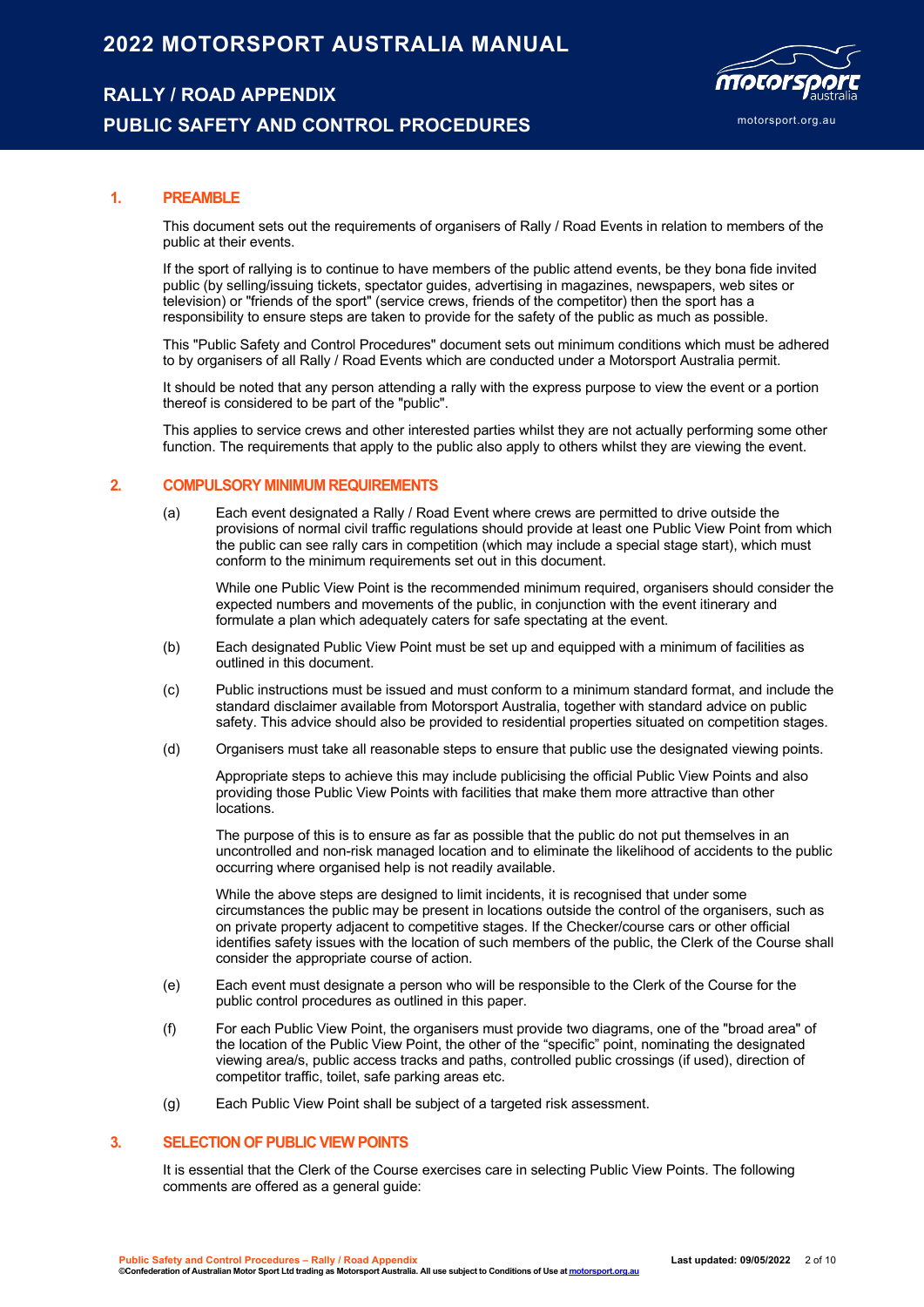- (a) Safety of the public and marshals is paramount.
- (b) Consider possibilities of car run off and, taking a conservative approach, avoid placement of the public in any areas considered anything other than highly unlikely.
- (c) In selecting points consider the access roads to ensure they are wide enough for cars to pass, and that the public can pull well to one side when parking, and that there are adequate parking facilities (taking into account possible wet weather) for the type of event you are conducting.
- (d) Consider the expected numbers of the public and whether there is a suitable space available for them to view the action.
- (e) Avoid having public and rally traffic (competitors, service crews etc.) on the same road, particularly in opposing directions.
- (f) If a stage is held close to a main road it will likely attract the public. If it is not possible to control the public appropriately, the Organisers and the Checker should carefully consider whether the stage is included in the event.
- (g) Consider as carefully as possible the anticipated number of public expected at a particular point and whether the point will hold this number (for viewing, access and parking).
- (h) Provide enough Public View Points, or design the course in such a way, to ensure that the public are able to see action on a relatively constant basis from official points.

#### **4. LAYOUT OF PUBLIC VIEW POINTS**

- (a) Areas where the public are NOT to stand are to be marked by prominent signs bearing the words, "NO GO AREA" OR by another means which clearly defines areas that not for the public (i.e. different coloured tape or barriers). Appropriately identified marshals must be in or near the no go/prohibited areas and should continually ensure that the public are not standing in those no go/prohibited areas.
- (b) "PROHIBITED AREA" signs should be kept for use at Refuels, Regroups, Controls etc. and should read "PUBLIC PROHIBITED AREA"
- (c) The actual public area under the organiser's control is to be marked at each end, and on both sides of the road. If the public venture outside this area, they will be considered to be beyond the control of the organisers. They should be discouraged from straying outside the designated area. If they have moved outside the public area, they should be politely asked to return to the area under control, while explaining the reasons.
- (d) Where any super special, town or similar stages are proposed a plan of the area showing public control and protection measures MUST be submitted to Motorsport Australia six weeks prior to the event.
- (e) The Public View Point layout shall not be in conflict with the diagrams in the Attachment unless a specific risk assessment has been undertaken which details further measures or features of the terrain which will provide protection for the public from competing cars which have left the competition surface.

#### **5. PUBLIC INSTRUCTIONS**

- (a) Some standard information must be included in printed public instructions. This will include information pointing out the dangers of standing in no go/prohibited areas; that the stage will be cancelled if instructions are not obeyed; how to park etc.; as well as the Motorsport Australia disclaimer.
- (b) Each diagram of the Public View Points is to be accompanied by a legend with all the following details included:
	- (i) the road and direction of travel by competitors;
	- (ii) location of bunting/tape defining the public area;
	- (iii) location of any specifically prohibited areas;
	- (iv) limits of the public area;
	- (v) controlled crossing locations (if used);

**Public Safety and Control Procedures -– Rally / Road Appendix Last updated: 09/05/2022** 3 of 10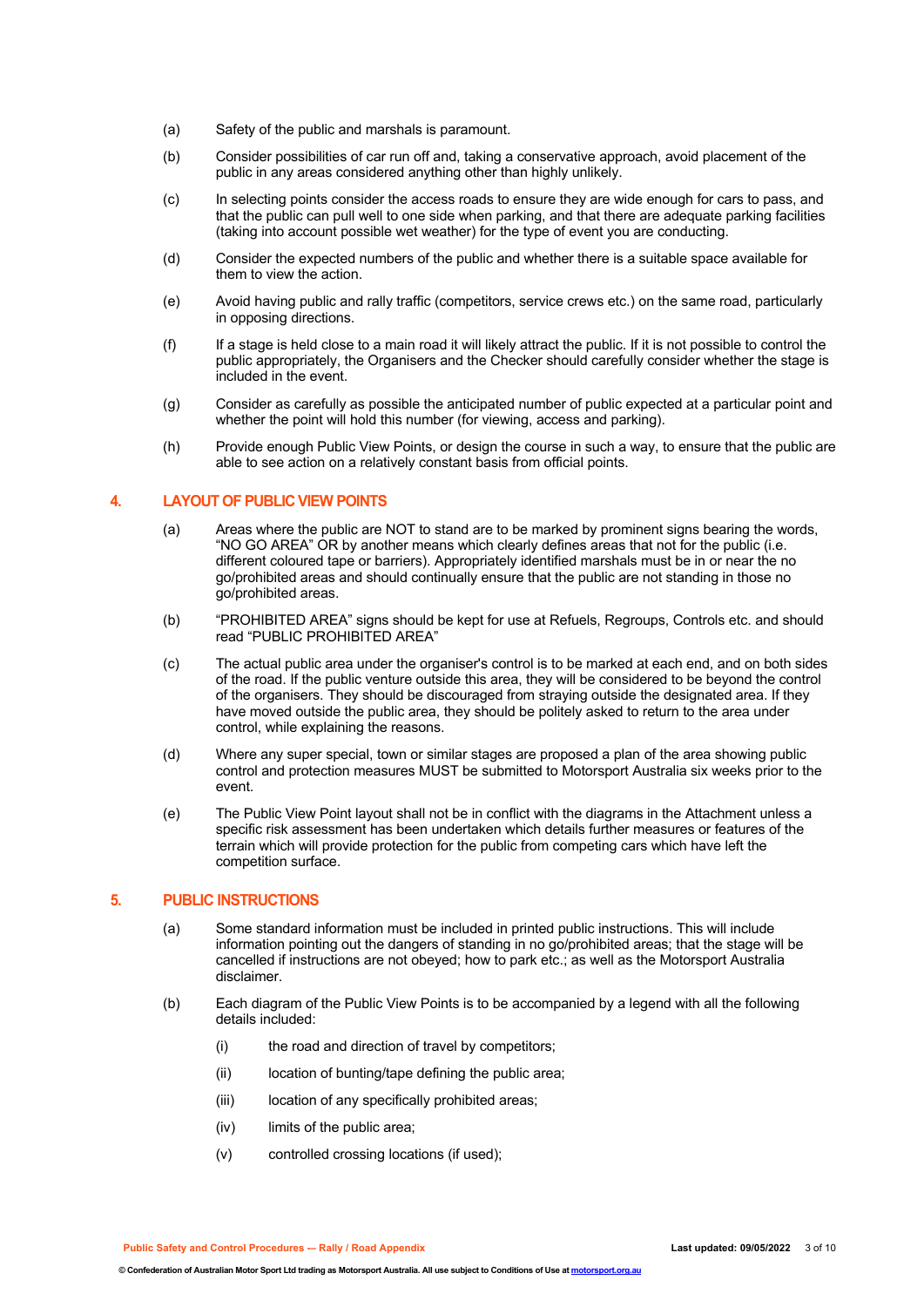- (vi) toilet location;
- (vii) first aid.

#### **6. ACTIVITY AT PUBLIC VIEW POINTS**

To ensure the Public View Point is correctly set up an accurate plan must be produced which includes at least the details outlined in the Public Instruction diagram.

- (a) An appropriate number of Spectator Marshals shall be appointed to control the number of expected public. Except in extraordinary circumstances, two Spectator Marshals would be the minimum number.
- (b) The Spectator Marshals must be readily identifiable. The Spectator Marshals must be equipped with at least one whistle and if the rally is at night, a suitable torch.
- (c) For ARC, tarmac rally and other events expected to attract significant numbers of the public, each designated Public View Point must be equipped with a suitable public address system for use by the Spectator Marshall when needed.
- (d) The route to Public View Points must be clearly marked.
- (e) The area in which the public may view the rally is to be clearly defined with bunting or tape.
- (f) In situations where the viewing area is on both sides of the road, the only access will be via a controlled crossing. Crossings are to be manned by only experienced marshals and it is desirable that one has a 'local' radio. Groups of the public will be permitted to cross the course as directed by the marshal.
- (g) Crossing is permitted once the Horn or other means of indication has been sounded.
- (h) In the event of a Rally Car incident within the Public View Point zone, the Marshal must ensure that all members of the public remain within the point perimeters.
- (i) The Spectator Marshal must be given a copy of all Authority Forms, which will be issued. This will prove the Spectator Marshall has authority.
- (j) The Spectator Marshal must be provided with a quantity of "Accident / injury Report Forms", for any injury that may occur (e.g. officials, public etc.) together with a list of emergency contacts.
- (k) The Spectator Marshal shall recommend to the Clerk of the Course or Stage Commander to stop the stage if it is believed the public control situation is "out of hand" and in their view an injury may result.
- (l) Prior to the stage commencing, the Clerk of the Course shall confirm (possibly via the Checker/course cars) that each senior spectator marshal is satisfied that their Public View Point is set up in accordance with the plan and is acceptable for competition conditions.

#### **7. SPECTATOR CONTROL MARSHALS**

- (a) When there are more than one Public View Points active at one time an event is to have a "Chief Spectator Marshall" who is responsible for all aspects of public control during the running of the event.
- (b) Each Public View Point is to have one marshal in charge, clearly identified as such,
- (c) The Clerk of the Course shall ensure that marshals have been briefed on their responsibilities regarding advice to Event Command if it is believed there is a risk to the public's safety. Any communications should only be carried out by the senior marshal at the point. This may be regarding either set up of a point, including questioning the safety of the initial plan, or in relation to behaviour of the public.
- (d) Spectator Marshals should be reminded that they are not permitted to drink or be affected by alcohol or performance impairing drugs when "on duty" (refer Drugs in Sport policy).
- (e) Cameras should not be used for taking photographs of competing cars by spectator marshals when on duty.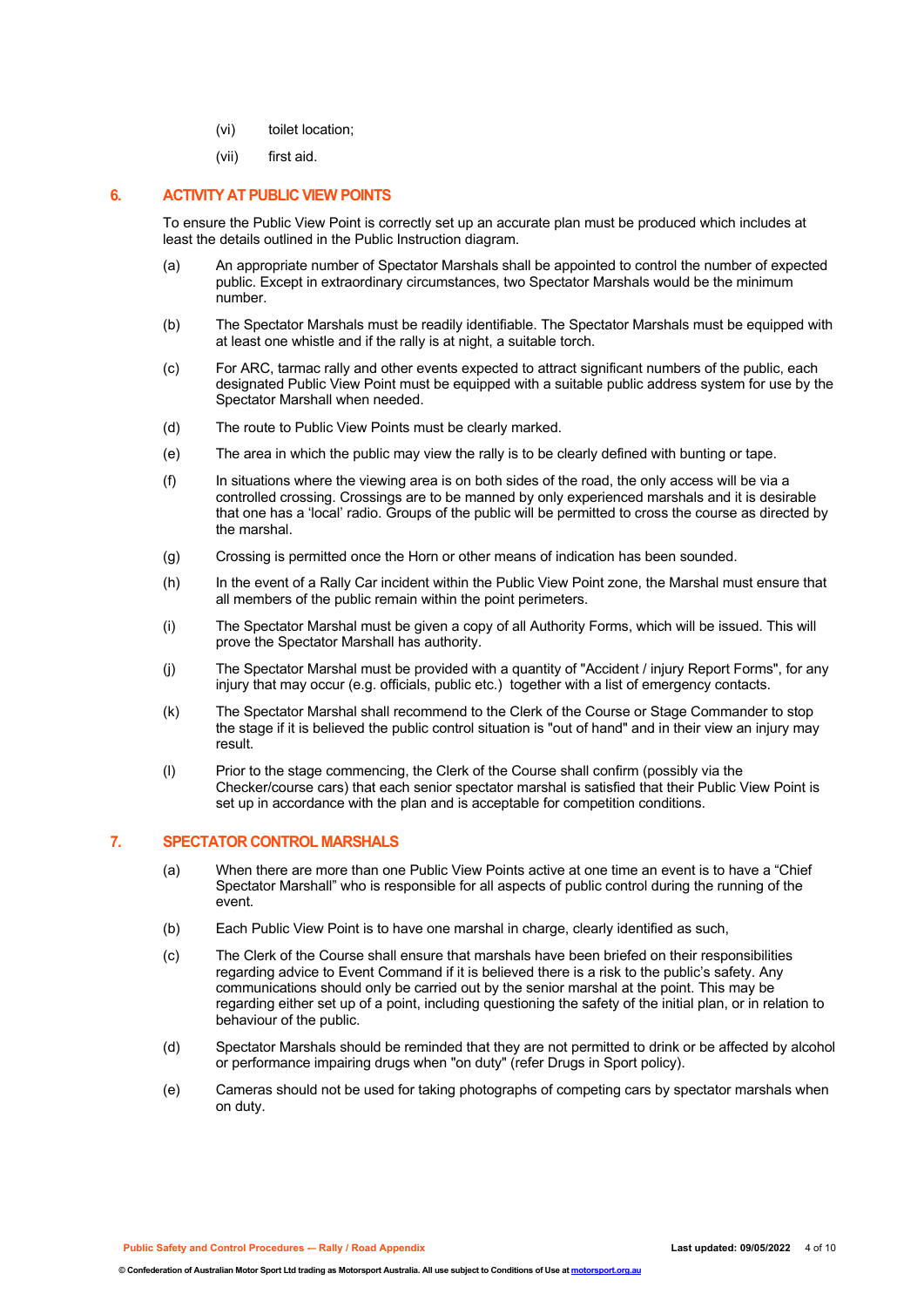#### **8. WARNING OF APPROACHING CARS**

It is recommended that an audible warning device in the form of a horn, whistle and/or other suitable method be used at all points, particularly where intervals between cars may be inconsistent or extended.

Such warning of approaching cars is given because:

- (a) If cars arrive at less than the time to which the public are accustomed, members of the public moving about may be caught unaware or "on the hop".
- (b) Some points may be set up so that cars cannot be heard from a distance that provides adequate warning of their approach.

#### **9. COMMUNICATIONS**

- (a) Communication between the Public View Point and rally headquarters or the Stage Commander is compulsory. This may be by two-way radio or mobile phone.
- (b) This is to ensure marshals are able to inform rally headquarters of any issues or emergencies which in turn enables event command to alert the stage start to hold cars or dispatch emergency vehicles accordingly.

#### **10. ROLE OF EVENT COURSE CHECKER**

- (a) The Checker is required to review the plan and risk assessment relating to each designated Public View Point carefully.
- (b) The Checker is the first independent person responsible to Motorsport Australia to view the event and has the appropriate power to require changes to the Clerk of the Course's plan.
- (c) The Motorsport Australia Course Checker for each rally shall be responsible for monitoring the safety of the event in general and specifically the safety of public and the suitability of Public View Points.
- (d) The Clerk of the Course shall take note of all recommendations and advice from the Rally Checker, who in relation to these matters is the senior Motorsport Australia advisor.
- (e) Noting that the Clerk of the Course has ultimate responsibility for the conduct of the event, the Clerk of the Course must take note of any advice or recommendation of the Rally Checker. Failure to do so will be reported to the Stewards who have supreme authority over the event under the National Competition Rules and who have the power under those rules to cancel the event or any part of it.
- (f) The Checker must discuss any problems with the State Rally Panel Chairman (state level events or below) or the Motorsport Australia (national level and above) if they and the Clerk of the Course are unable to resolve differences.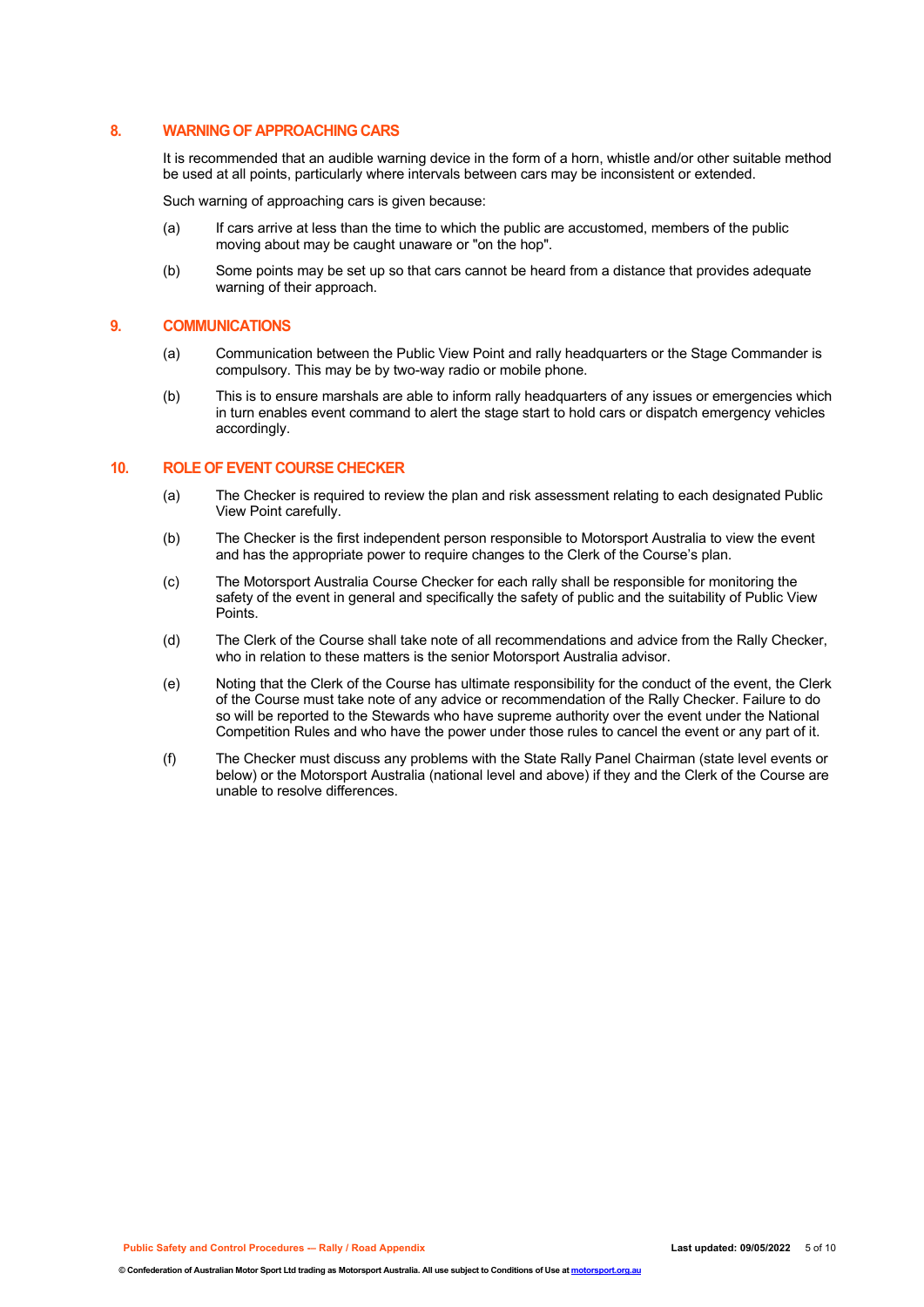## **2022 MOTORSPORT AUSTRALIA MANUAL**

## **RALLY / ROAD APPENDIX**

**PUBLIC SAFETY AND CONTROL PROCEDURES**



## **ATTACHMENT A - PUBLIC INSTRUCTIONS**

The following is the minimum requirement for public instructions for any event.

#### **All events must prominently display the disclaimer below at Public View Points and this message must be included in all public instructions.**

**Motorsport Activities are inherently dangerous recreational activities and there is significant risk of injury, disability or death.**

If you do not wish to be exposed to such risks, then you should not attend at or participate in

Motorsport Activities.

**WARNING:** If you participate in these activities your rights to sue the supplier under the **Competition**

**and Consumer Act 2010 (Cth)\*** if you are killed or injured because the activities were not supplied

with due care and skill or were not reasonably fit for their purpose, are excluded, restricted or modified

in the way set out in or on this sign.

In exchange for being able to attend or participate in the Motorsport Activities, **you agree:**

- to **release** the Confederation of Australian Motor Sport Ltd trading as Motorsport Australia (**Motorsport Australia**) and the **Entities\*\*** to the extent that any or all of them are providing recreational services from all liability for:
	- a) your **death**;
	- b) any **physical or mental injury** (including the aggravation, acceleration or recurrence of such an injury);
	- c) the contraction, aggravation or acceleration of a **disease**;
	- d) the coming into existence, the aggravation, acceleration or recurrence of any other **condition, circumstance, occurrence, activity, form of behaviour, course of conduct or state of affairs**:
		- i. that is or may be harmful or disadvantageous to you or the community; or
		- ii. that may result in harm or disadvantage to you or the community,
		- howsoever arising from your participation in or attendance at the Motor Sport Activities;
- to indemnify and hold harmless and keep indemnified Motorsport Australia and each of the Entities to the maximum extent permitted by law in respect of any claim by any person; and
- to attend at or participate in the Motorsport Activities at your own risk.

NOTE: The change to your rights, as set out in or on this sign, does not apply if your death or injury is due to reckless conduct on the supplier's part.

**"Motorsport Activities"** means any motorsport activities or recreational services which are permitted or approved by Motorsport Australia.

**"Reckless Conduct"** means conduct where the supplier of the recreational services is aware, or should reasonably have been aware, of a significant risk that the conduct could result in personal injury to another person and engages in the conduct despite the risk and without adequate justification. See section 139A of the Competition and Consumer Act 2010.

\* Please note that in Victoria and South Australia, similar warnings and statutory guarantees apply under The Australian Consumer Law and Fair Trading Act 2012 (Vic), The Australian Consumer Law (Vic), The Australian Consumer Law (SA) and the Fair Trading Act 1987 (SA).

**\*\*** A full list of Motorsport Australia associated entities can be viewed at **motorsport.org.au**

#### **Minimum size A3**

**\*Please refer to Motorsport Australia web site to ensure this disclaimer is current at the time of your event.**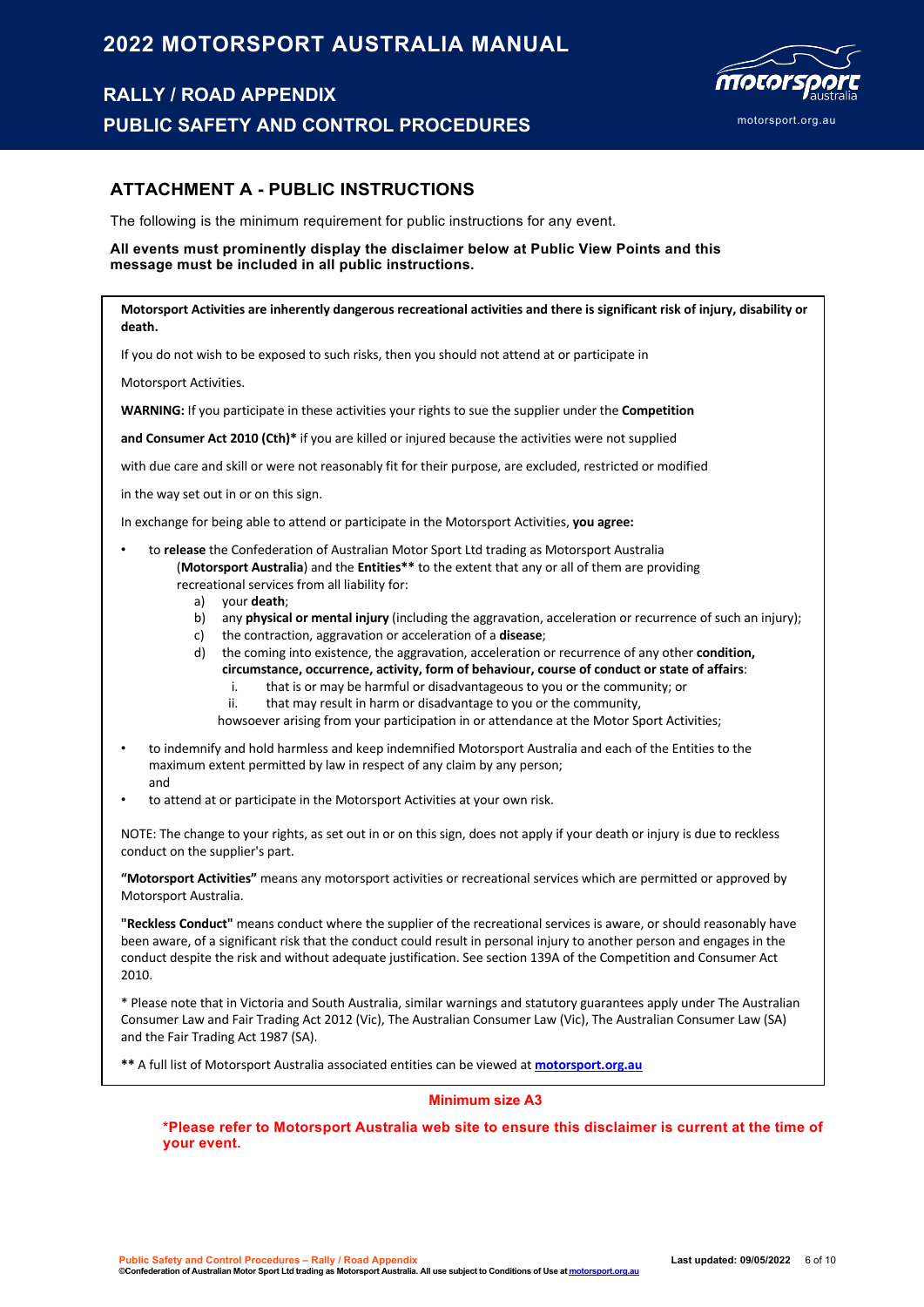The standard information used on the following pages must be included in all written advice to the public.

## **STANDARD TEXT FOR INCLUSION IN ALL PUBLIC INSTRUCTION PUBLICATIONS**

|    | <b>PUBLIC INSTRUCTIONS</b>                                                                                                                                                                                                                                                                                            |
|----|-----------------------------------------------------------------------------------------------------------------------------------------------------------------------------------------------------------------------------------------------------------------------------------------------------------------------|
|    | (Please Read)                                                                                                                                                                                                                                                                                                         |
| 1. | Public are directed to view the cars whilst standing within the markers indicating the limits of the<br>controlled public area - viewing outside those areas indicated is prohibited.                                                                                                                                 |
| 2. | Public must not stand in prohibited areas and must at all times stand behind the bunting/tape or barriers<br>which mark the public area.                                                                                                                                                                              |
| 3. | The instructions of the Spectator Marshals must be obeyed. The Spectator Marshal has the power to<br>have a stage postponed until the Public View Point is controlled to their satisfaction.                                                                                                                          |
| 4. | It is prohibited to ignore the public instructions and find your own way around. Not only is there a danger<br>of meeting up with an oncoming vehicle, but many roads have wash-away, collapsed bridges, etc. which<br>are potentially hazardous for the driver. The main public route has been surveyed and is safe. |
|    |                                                                                                                                                                                                                                                                                                                       |
|    |                                                                                                                                                                                                                                                                                                                       |
|    |                                                                                                                                                                                                                                                                                                                       |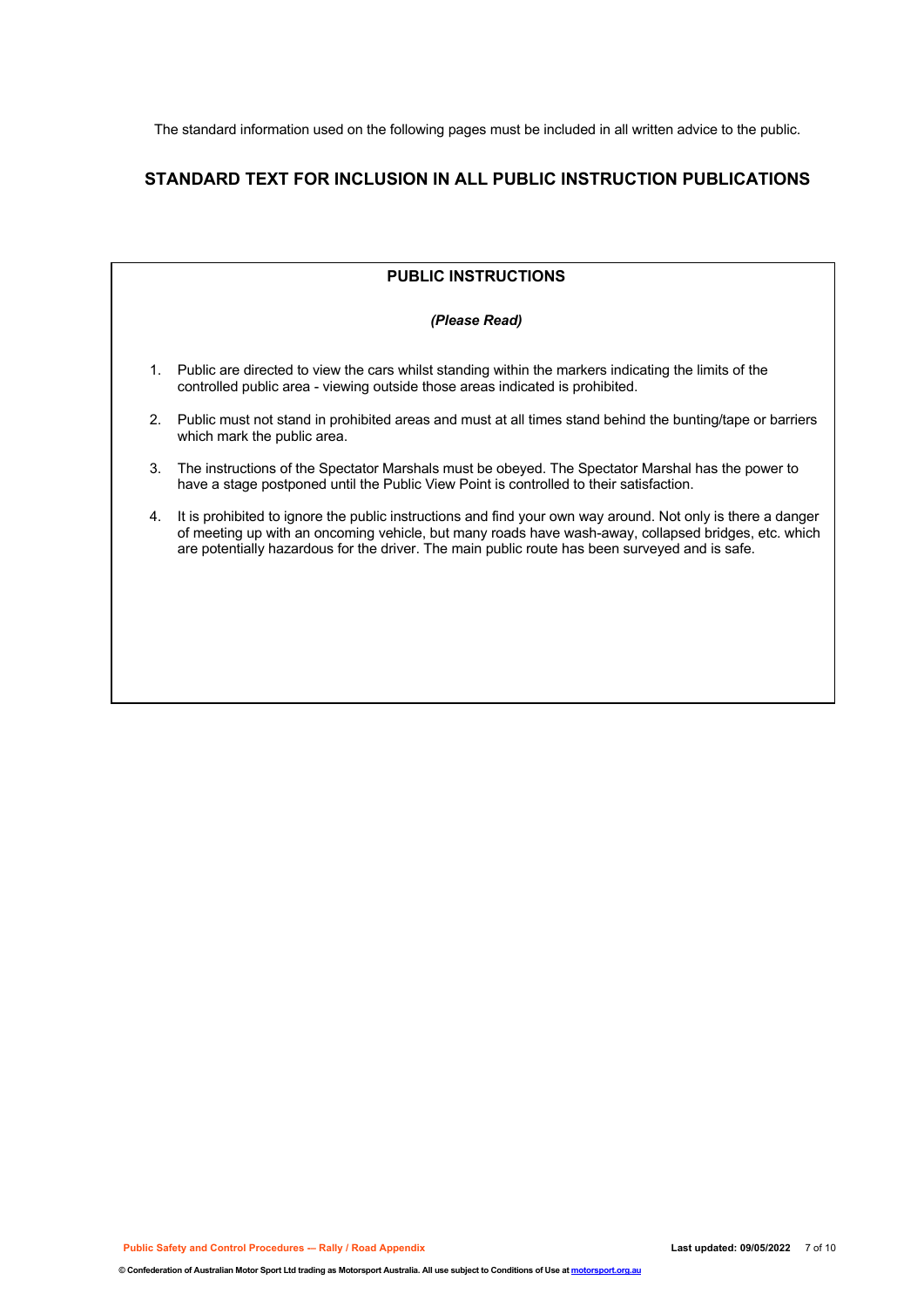## **STANDARD TEXT FOR INCLUSION IN ALL PUBLIC INSTRUCTION PUBLICATIONS**

| <b>DO'S AND DON'TS OF SPECTATING</b> |                                                                                                                                                                                                                                                                                                                                                     |  |  |  |  |
|--------------------------------------|-----------------------------------------------------------------------------------------------------------------------------------------------------------------------------------------------------------------------------------------------------------------------------------------------------------------------------------------------------|--|--|--|--|
| (Please read)                        |                                                                                                                                                                                                                                                                                                                                                     |  |  |  |  |
| 1.                                   | Cars under competition conditions can lose control and leave the defined road at any time. Do not stand<br>in any areas which are not authorised, or which are contrary to the advice of the organisers and<br>officials/marshals.                                                                                                                  |  |  |  |  |
| 2.                                   | Be prepared. Weather wise, bring hats, ground cover, sun screen and protection in case of rain or cold<br>weather. Food and drink outlets may be provided at the Public View Point (refer to public instructions),<br>but if not, ensure you have some of your own food and drinks available.                                                       |  |  |  |  |
| 3.                                   | Park your car sensibly so that it will not obstruct emergency vehicles, competitors, service crews or other<br>members of the public. In all cases obey parking instructions given by supervising officials. It is usually<br>best to park your car facing the way out.                                                                             |  |  |  |  |
| 4.                                   | Do not try to emulate drivers. Remember that if you give cause for complaint it will reflect badly on the<br>event and the sport as a whole. Drive carefully both to and from Public Viewing Areas and be ready to<br>give way if necessary, on narrow stretches of road.                                                                           |  |  |  |  |
| 5.                                   | Please do not take dogs or young children to Public View Points. If you have to, make sure they are<br>completely under your control and please make sure that animals and children do not get in the way of<br>competing cars or mechanics or officials when they are working.                                                                     |  |  |  |  |
| 6.                                   | Do not light fires (unless otherwise permitted to do so in a safe environment) or smoke in the Public View<br>Points. Do not smoke near a car that is being serviced or refuelled.                                                                                                                                                                  |  |  |  |  |
| 7.                                   | At all times keep clear of controls, including from the timing marker to the control area. If control officials<br>ask you to move, please help them by doing so - remember they have a job to do which can be difficult<br>enough as it is. If you do want to see a control point in action, remember to stand well back from the<br>control area. |  |  |  |  |
| 8.                                   | Take your entire litter home with you - it is handy to have a bag or carton in your boot. Litter left at Public<br>View Points reflects badly on the event.                                                                                                                                                                                         |  |  |  |  |
| 9.                                   | At service points do not crowd mechanics when they are working. They would not appreciate it. Neither<br>will you if someone drops a wheel or a sump guard on your foot!                                                                                                                                                                            |  |  |  |  |
|                                      |                                                                                                                                                                                                                                                                                                                                                     |  |  |  |  |
|                                      |                                                                                                                                                                                                                                                                                                                                                     |  |  |  |  |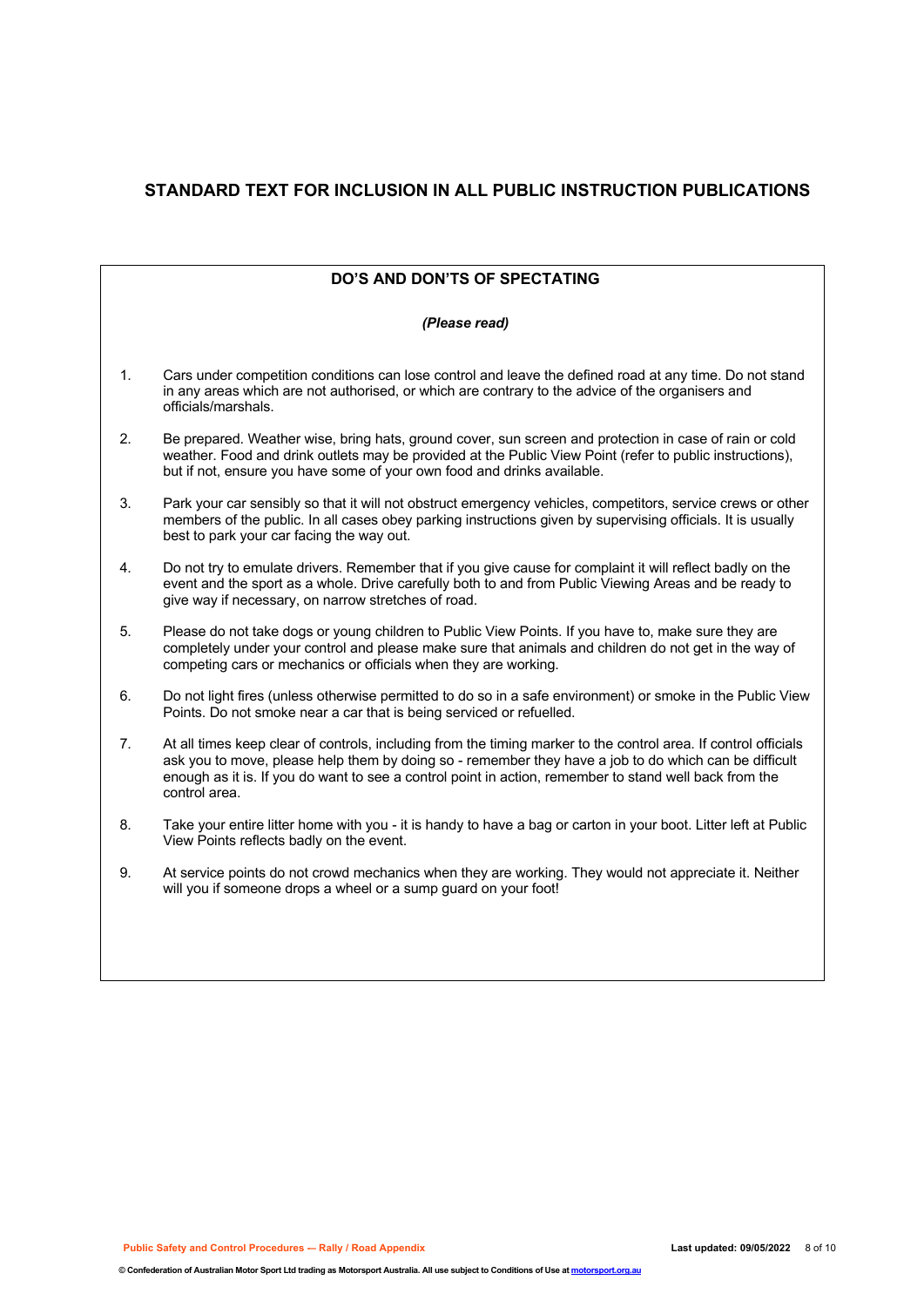| <b>MARSHALS' ACCIDENT REPORT</b>                                                                   |                                                                                            |  |  |  |  |
|----------------------------------------------------------------------------------------------------|--------------------------------------------------------------------------------------------|--|--|--|--|
| (For use in radio or other communciation transmission to the Clerk of<br>the Course/Event Command) |                                                                                            |  |  |  |  |
|                                                                                                    | Please follow this sequence when reporting an accident.                                    |  |  |  |  |
|                                                                                                    | Speak slowly and remain calm - don't shout into the radio microphone.                      |  |  |  |  |
| 1.                                                                                                 | Who is calling? (name, status.)                                                            |  |  |  |  |
| 2.                                                                                                 | Where are you calling from? (section, distance, Public View Point.)                        |  |  |  |  |
| 3.                                                                                                 | What is the nature of the incident and are there any injuries? (briefly.)                  |  |  |  |  |
| 4.                                                                                                 | How many vehicles/people areinvolved?                                                      |  |  |  |  |
| 5.                                                                                                 | Are any people trapped?                                                                    |  |  |  |  |
| 6.                                                                                                 | Is there a fire?                                                                           |  |  |  |  |
| 7.                                                                                                 | Can you handle the situation, or do you need help?                                         |  |  |  |  |
| 8.                                                                                                 | Is there a need to halt the stage?                                                         |  |  |  |  |
|                                                                                                    | Then answer these very important medical questions, in relation to<br>each injured person. |  |  |  |  |
| 1.                                                                                                 | Is the person conscious? (Yes /No)                                                         |  |  |  |  |
| 2.                                                                                                 | If conscious, is he/she aware or confused?                                                 |  |  |  |  |
| 3.                                                                                                 | Is their breathing: normal (and patient talking) / noisy / or absent?                      |  |  |  |  |
| 4.                                                                                                 | Is the patient bleeding? If so, from where? How much? (Slow trickle, spurting.)            |  |  |  |  |
| 5.                                                                                                 | Is there obvious injury? If so, what and where?                                            |  |  |  |  |
| 6.                                                                                                 | Other problems? (e.g. vomiting, fits, etc.)                                                |  |  |  |  |
|                                                                                                    | REMEMBER - BE CALM, SPEAK SLOWLY AND CLEARLY!                                              |  |  |  |  |
|                                                                                                    | <b>YOUR ACTIONS MAY SAVE A LIFE!</b>                                                       |  |  |  |  |

A copy of the Marshals' or event Incident/Accident Report Form must be given to all control and Spectator Marshals.